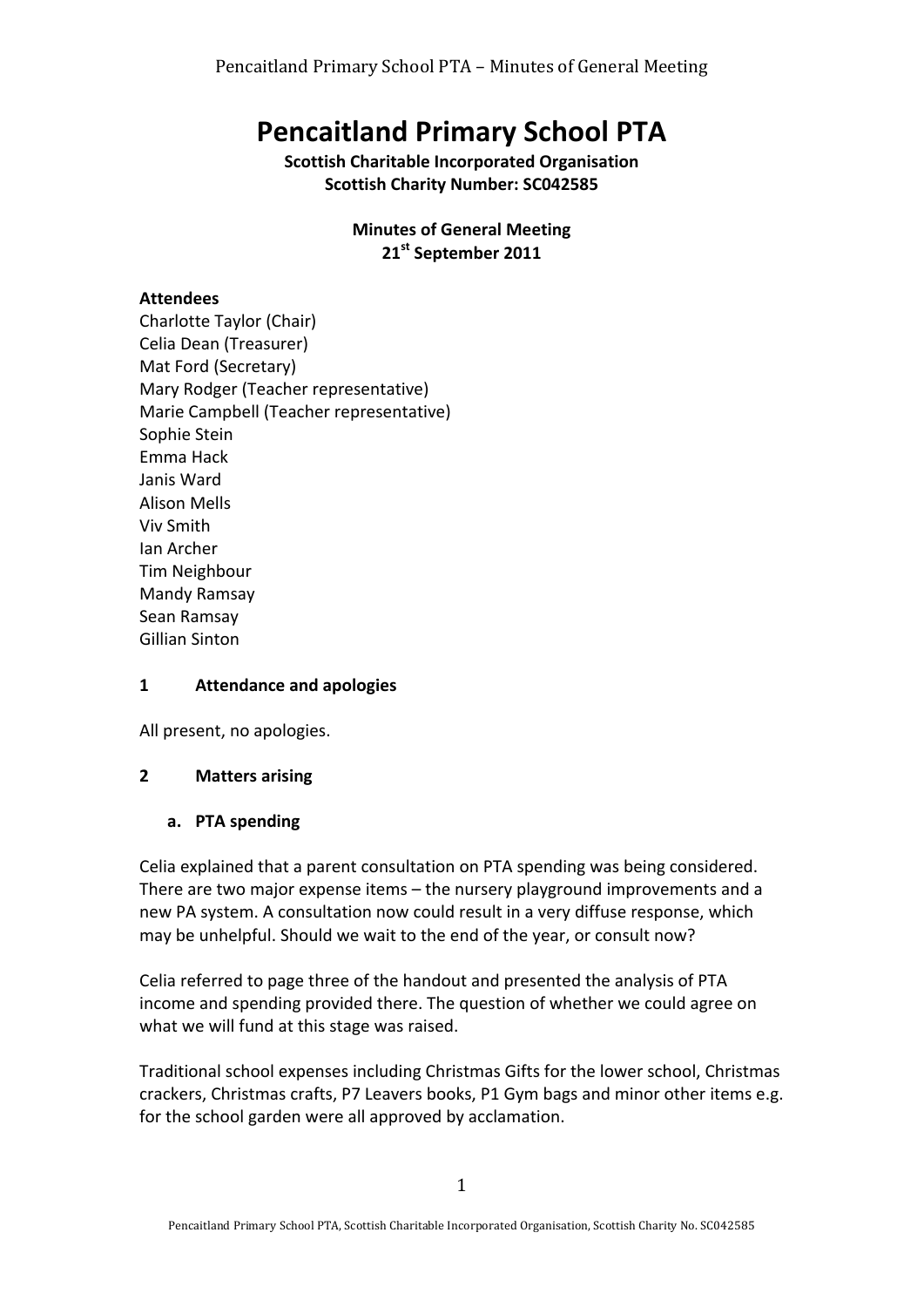There are two additional potential sources of funding for the PA equipment that the Parent Council is exploring.

Regarding the proposed library area, this would be for P3 upwards to provide support for the Accelerated Reader program. Some concern was expressed that IKEA furniture may not stand up to wear and tear, and that employing a local joiner and doing some of the work (painting etc.) ourselves could prove a better investment. This was not included in the current plan, and would need to be addressed quickly given that the school session has already started.

The PTA, by consensus, agreed the following priority order for spending:

- 1. Library area
- 2. School trips
- 3. PA equipment

The teacher representatives agreed that the school will supply a revised cost estimate for the library work. The work must be checked by the Council upon completion.

Mandy offered to put the work past Dave Baur. Emma Kerr was volunteered by the teacher representatives to oversee the job.

Given the analysis of PTA funds and spending commitments agreed above, it was agreed to wait to see whether there is sufficient funding to make a parent consultation on PTA spending worthwhile

Celia concluded the discussion by emphasising that it is desirable to make this spending planning process an annual exercise.

# **b. French club**

This was originally unsubsidised. The fees haven't increased for many years meaning the PTA is now providing a £600 subsidy for 24 children. The PTA agreed that an increase in fees to £3 would still be good value and would restore the original unsubsidised situation. It was the consensus of the PTA to increase French Club fees to  $f3$ .

Sophie agreed that she will take this forward and inform the parents regarding the increase in charges. Sophie will also emphasise that the parents of the children attending the French Club should be the parent helpers in rota, and not the PTA members, as the PTA already provides considerable support for the French Club.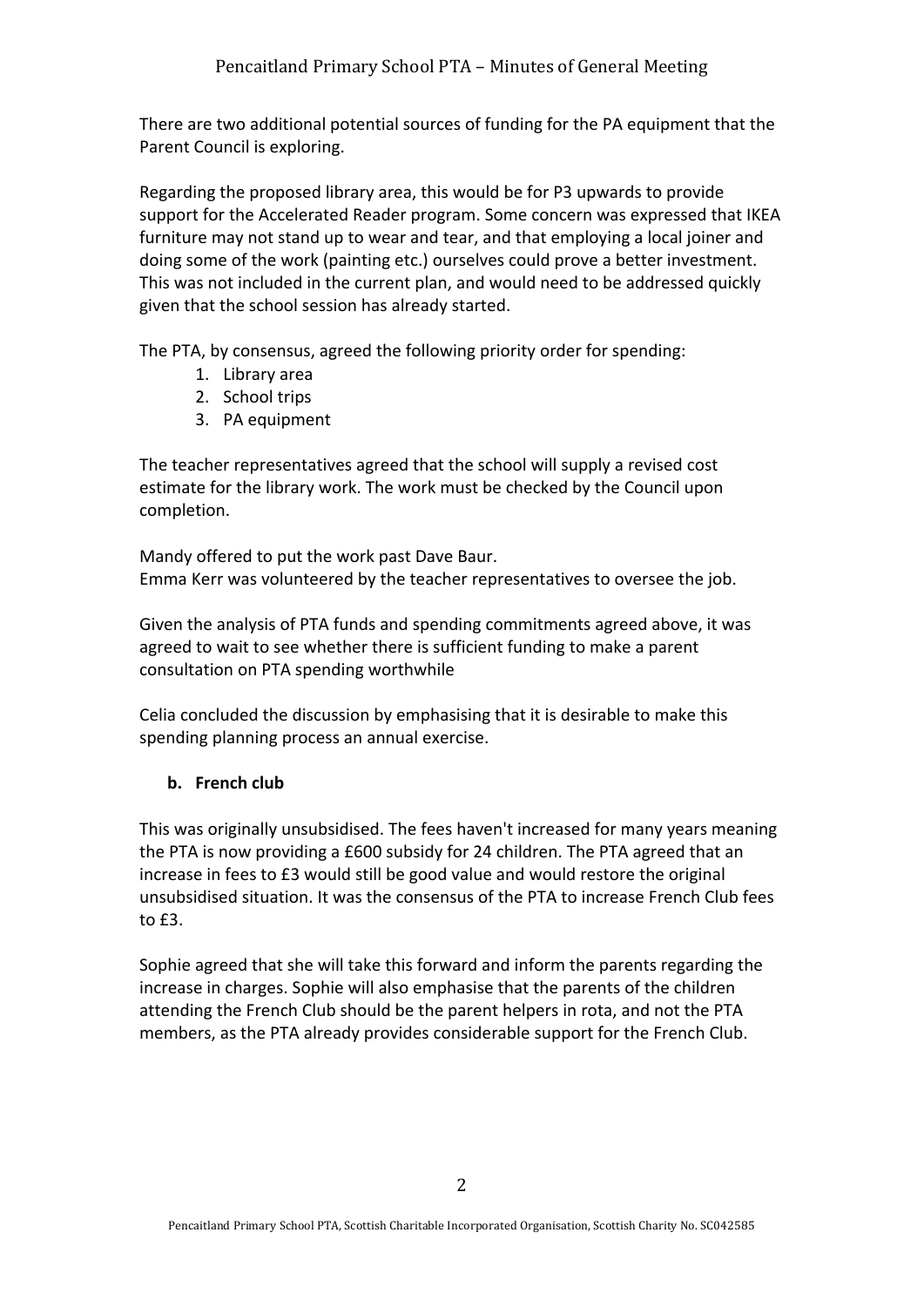# **c. Nursery playground developments**

A conditional offer has been received to fund a new surface, new climbing frame, and a new shed for the nursery playground. The plan is to aim for getting this work done during the October break.

## **d. Fundraising ideas**

Ian introduced a proposal made by Ralph Averbuch to create a local online swapshop that could generate revenue for the PTA by charging a small fee per swap transaction. Concerns were raised by several PTA members that this risked cannibalising income from the Spring Fayre. The local community are used to planning for exchanging uniforms etc. at the Spring Fayre. We sell these things to raise PTA funds already and make more income than it sounds like this initiative would generate.

Tim suggested encouraging anyone raising funds for charity to consider donating to the PTA now that it is an incorporated charity. The benefits of registering with JustGiving for this kind of thing were discussed. Ian agreed to explore setting this up.

Additional fundraising ideas that were raised:

- Infant discos - raise money through a tuckshop, kids tattoos, etc.

- Charlotte mentioned that she was exploring organising a big band ceilidh (Fri  $2^{nd}$  Dec).

- The fashion night generated considerable funds in the past.
- orienteering/treasure hunt
- 10k fun run/kids run could be combined with orienteering
- faster pasta
- French Club café

# **3 File Sharing & Google Docs**

After discussion, it was agreed that Google Docs was preferred over Dropbox due to concerns regarding formatting of documents, ease of use and security. Dropbox is still useful where preserving document formatting is important, e.g. for PTA Calendar-related files.

Document creation in Google Docs is adequate (saves importing from external word processing application), but spreadsheet not so functional.

Celia explained that she has created Task List documents for each of the main fundraisers and the PTA management roles and that these are uploaded to the Google Docs facility. All members were encouraged to fill these in as they go to ensure continuity in case of people leaving PTA, or new committee members coming on board.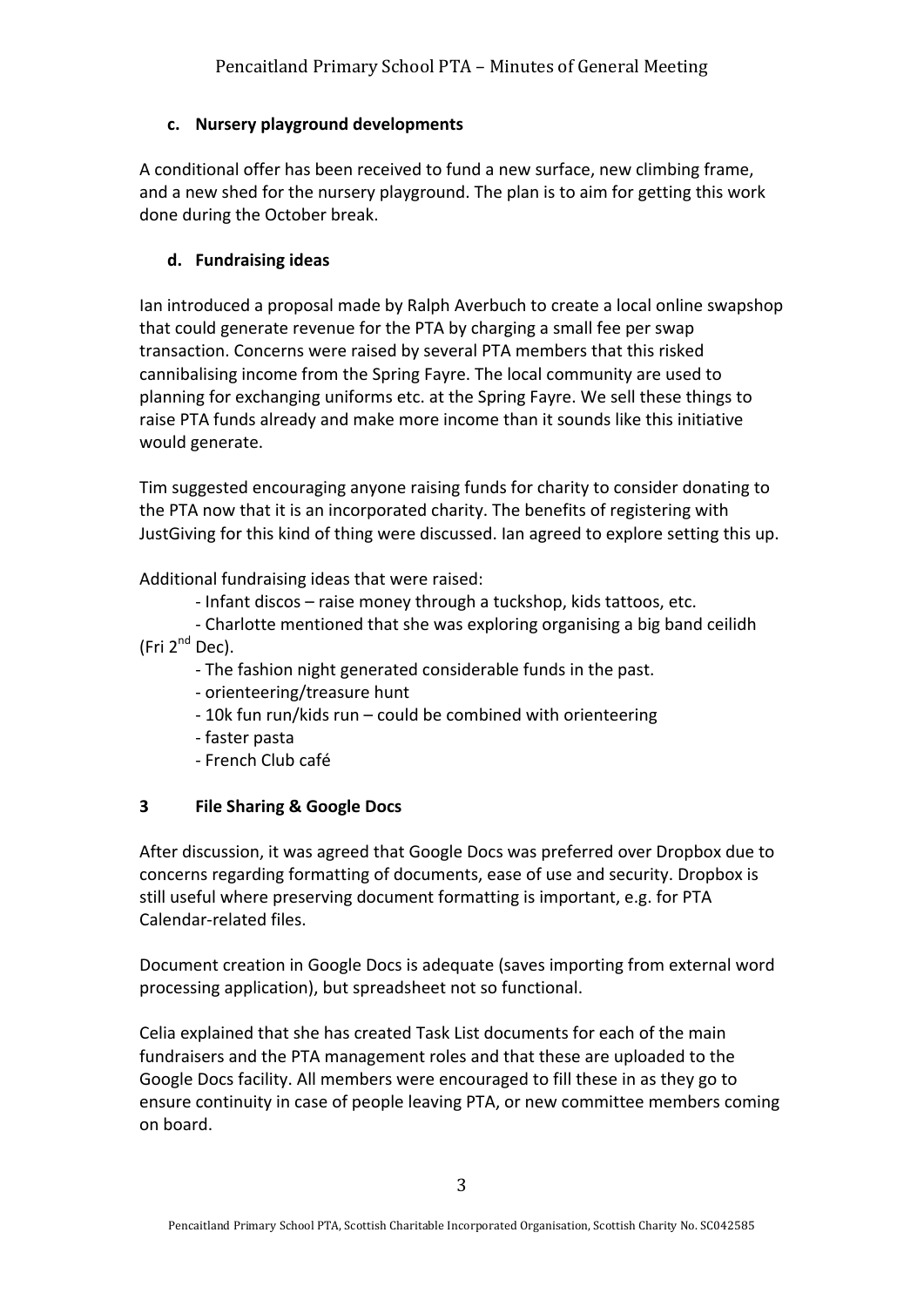# **4 Fireworks**

Charlotte nominated Ian to lead the fireworks group and this was widely seconded. Ian and team will convene a separate meeting to agree task allocations

## **5 Calendar**

Janis was nominated to lead the Calendar group as Emma is also attending the Parent Council. The raw data for calendar production is in the PTA dropbox folder as Word documents, jpegs, etc. After some discussion it was proposed to have an Olympics theme. This proposal will be discussed amongst teaching staff – they already have an Olympics themed week, so this seems a good fit. Charlotte emphasised the need to get moving on this as we want to start distributing the finished calendar at the beginning of December and need time for layout, printing, etc. Emma volunteered to handle sponsorship, as she has already started a list.

It was agreed that advertising rates would be £95 full page, £50 half.

## **6 Other tasks**

Xmas presents - need ordering, checked with school for suitability, wrapped. Crackers - Mandy can price crackers as she is already pricing a large order. Viv volunteered to handle ordering of Xmas presents. The school office can confirm numbers, budget £250.

Janis, Celia and Viv volunteered to wrap the presents once purchased.

# **7 AoB**

Celia highlighted to the whole committee the charity trustee obligations as detailed by OSCR and requested all members take the time to review these.

Celia also drew the members' attention to the form of words that *must* appear on all PTA-related correspondence, publications, external email etc. The wording is as follows:

### **Pencaitland Primary School PTA Scottish Charitable Incorporated Organisation Scottish Charity Number: SC042585**

Saturdays 8 & 15 October - dates for clearing playground in preparation for installations.

If the ceilidh band is able to attend it will be Friday 2nd Dec.